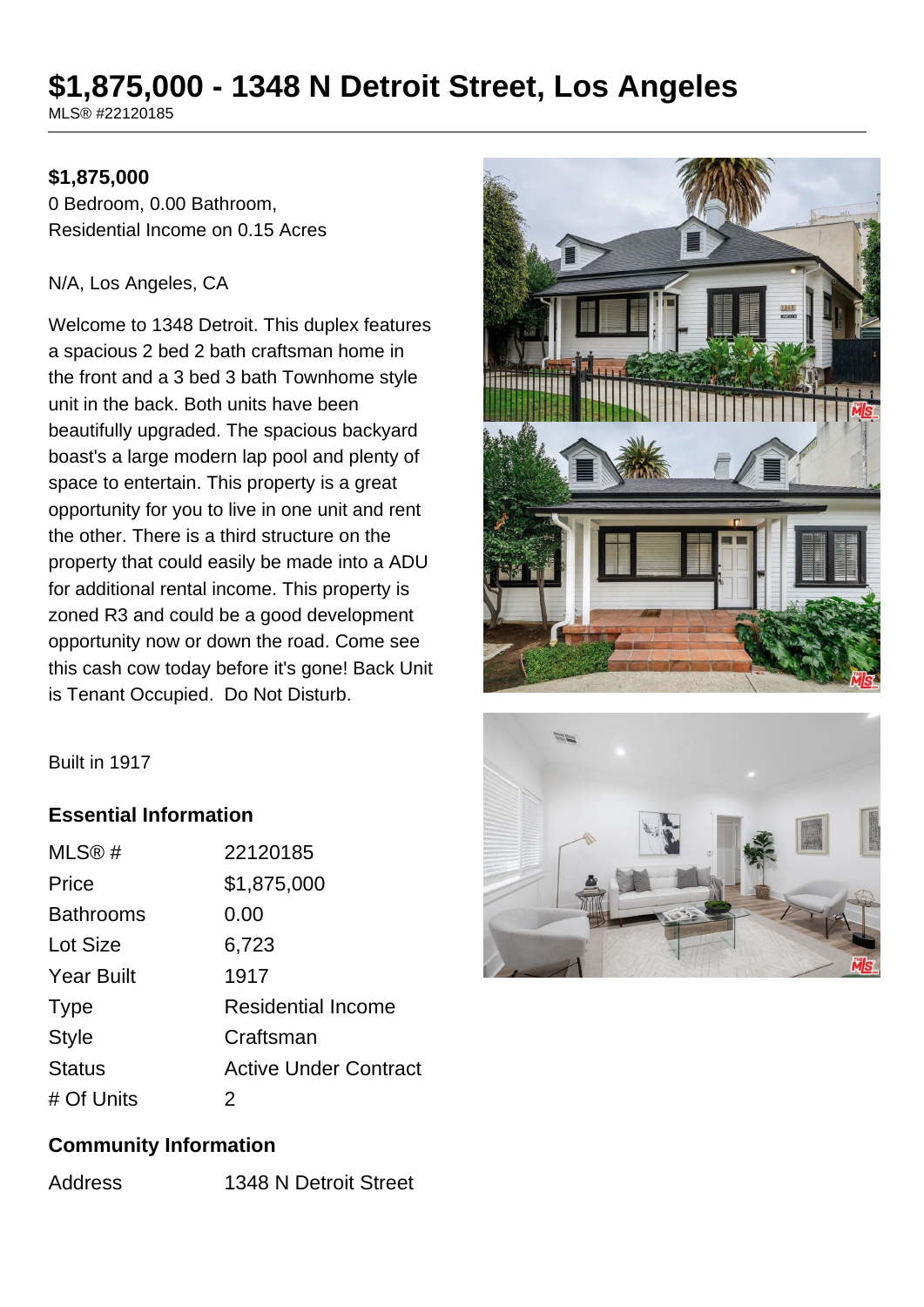| Area         | C20 - Hollywood |
|--------------|-----------------|
| Subdivision  | N/A             |
| City         | Los Angeles     |
| County       | Los Angeles     |
| <b>State</b> | CA              |
| Zip Code     | 90046           |

# **Amenities**

| <b>Parking Spaces</b> | 5                        |
|-----------------------|--------------------------|
| Parking               | Driveway, Garage, Tandem |
| Garages               | Driveway, Garage, Tandem |
| View                  | None                     |
| Has Pool              | Yes                      |
| Pool                  | In Ground                |

# **Interior**

| Interior     | Laminate                    |
|--------------|-----------------------------|
| Appliances   | Dryer, Refrigerator, Washer |
| Heating      | Central                     |
| Cooling      | <b>Central Air</b>          |
| # of Stories | 1                           |

# **Exterior**

| Exterior     | Stucco, Wood Siding  |
|--------------|----------------------|
| Roof         | Composition, Shingle |
| Construction | Stucco, Wood Siding  |

# **Additional Information**

| Date Listed     | January 20th, 2022 |
|-----------------|--------------------|
| Days on Market  | 134                |
| Zoning          | LAR3               |
| <b>HOA Fees</b> | 0.00               |
|                 |                    |

# **Listing Details**

| <b>Listing Agent</b>  | <b>Justin Borges</b>               |
|-----------------------|------------------------------------|
| <b>Listing Office</b> | <b>Keller Williams Downtown LA</b> |

Based on information from California Regional Multiple Listing Service, Inc. as of June 25th, 2022 at 10:48am PDT. This information is for your personal, non-commercial use and may not be used for any purpose other than to identify prospective properties you may be interested in purchasing. Display of MLS data is usually deemed reliable but is NOT guaranteed accurate by the MLS. Buyers are responsible for verifying the accuracy of all information and should